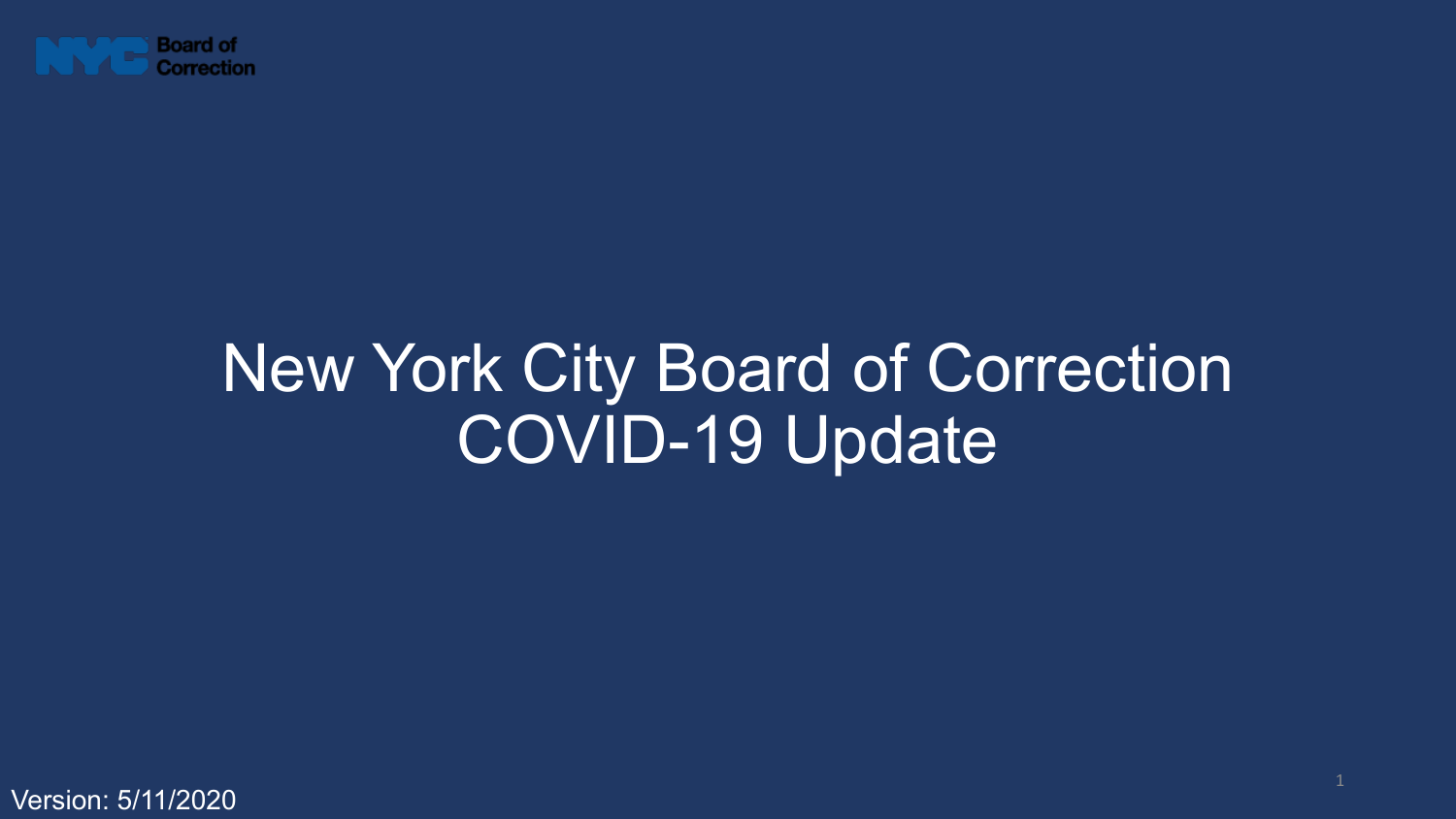### Overview & Contents

#### **Population Decline**

- 4. Total Population in DOC Custody, March 16 May 8, 2020
- 5. Total DOC Population by Custody Status, March 16, 2020 & May 8, 2020
- 6. Total Population of 50+-Year-Olds in Custody, March 16 May 8, 2020

### **CHS COVID-19 Reporting**

- 8. Number of Currently Incarcerated Patients with Confirmed COVID-19, March 17 May 8, 2020
- 9. Number of Patients Currently Under Observation by CHS, 3/17/2020 05/08/2020
- 10. Currently Incarcerated Patients with Confirmed COVID-19 as a Percentage of Overall DOC Population, March 17 May 8, 2020
- 11. Percentage of People in Custody Currently Under Observation by CHS, March 17 May 8, 2020
- 12. Currently Incarcerated Patients with Confirmed COVID-19 as a Percentage of Overall DOC Population & Patient Deaths , March 17 May 8, 2020

### **COVID-19 Cases Among Staff**

14. Positive COVID-19 Cases Among Staff, March 16 - May 8, 2020

#### **COVID-19 Housing Designations**

- 16. Number of People In Likely Exposed but Asymptomatic Housing, March 16 May 8, 2020
- 17. Percentage of People in Custody in Housing Areas with a COVID-19 Housing Designation, March 16 May 8, 2020
- 18. Housing Areas by COVID-19 Housing Designation, March 16 May 8, 2020

#### **Key Demographics by COVID-19 Housing**

- 20. Percentage of 50+-Year-Olds in Housing Areas with a COVID-19 Housing Designation, March 16 May 8, 2020
- 21. Percentage of Young Adults in Housing Areas with a COVID-19 Housing Designation
- 22. Percentage of People with an M-Designation in Housing Areas with a COVID-19 Housing Designation
- 23. Total DOC Population & Population in Housing with a COVID-19 Housing Designation by Race/Ethnicity, May 8, 2020
- 24. Total DOC Population & Population in Housing with a COVID-19 Housing Designation by Gender Identity, May 8, 2020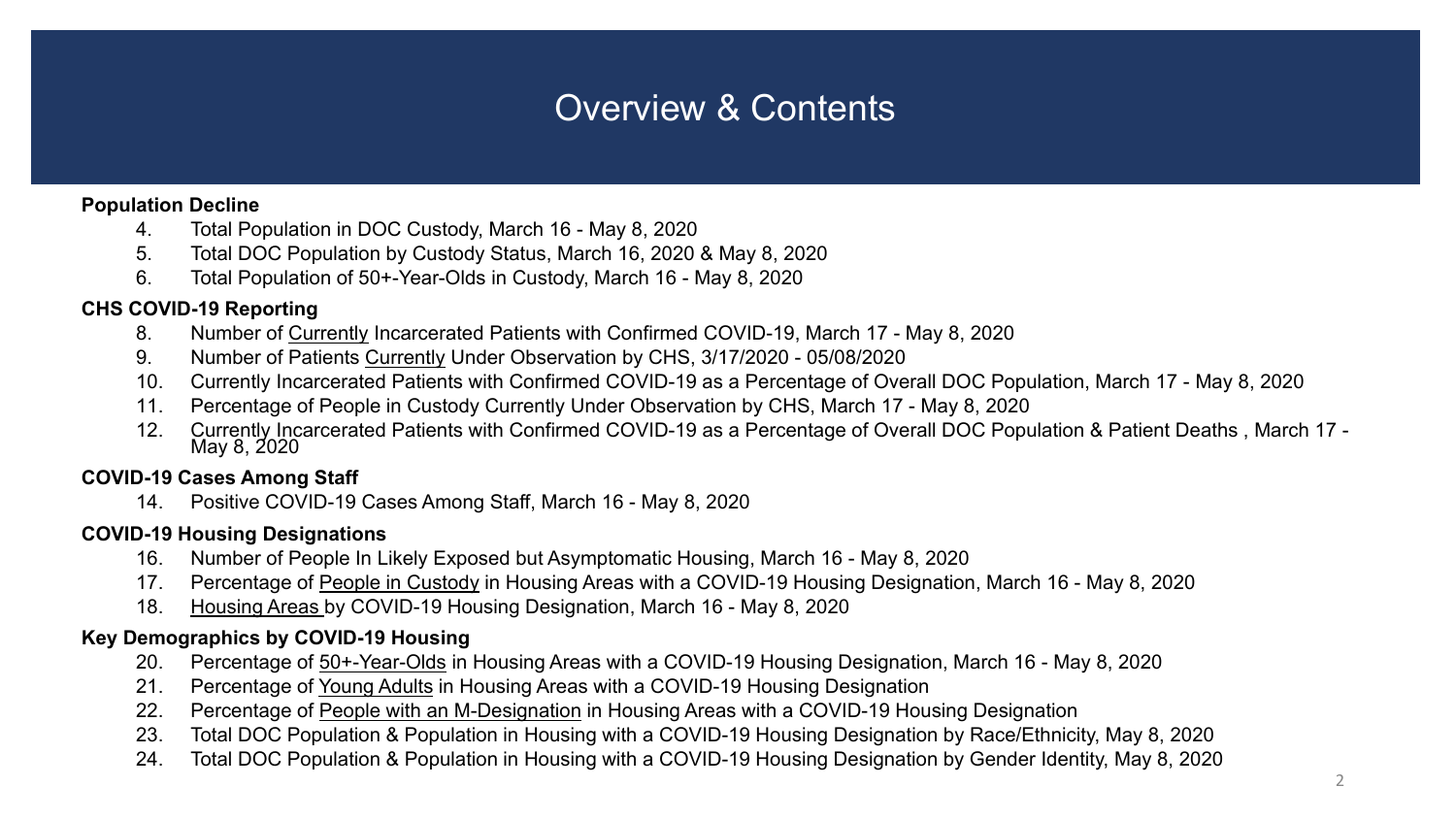## Population Decline

March 16<sup>th</sup> – May 8<sup>th</sup>, 2020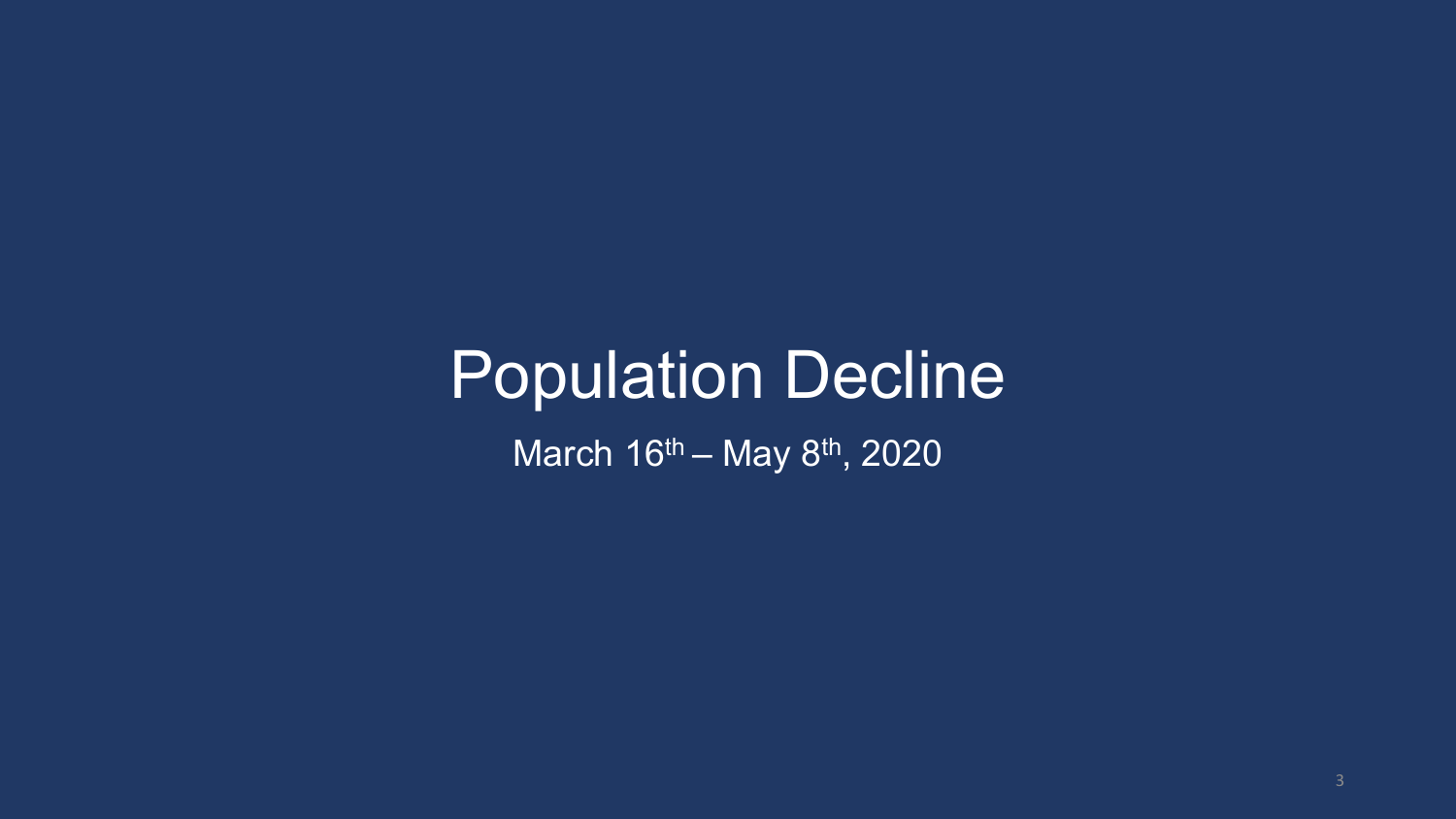- From March 16<sup>th</sup> to May  $8<sup>th</sup>$ , 2020, the total DOC census has declined by 1,652, or 30%.
- The DOC census reached a low point of 3,832 on April 29<sup>th</sup>, and has increased to 3,905 as of May 8<sup>th</sup>.



SOURCE: DOC Inmates in Custody File, automated daily pull from the DOC Inmate Information System (IIS) at 11:00 am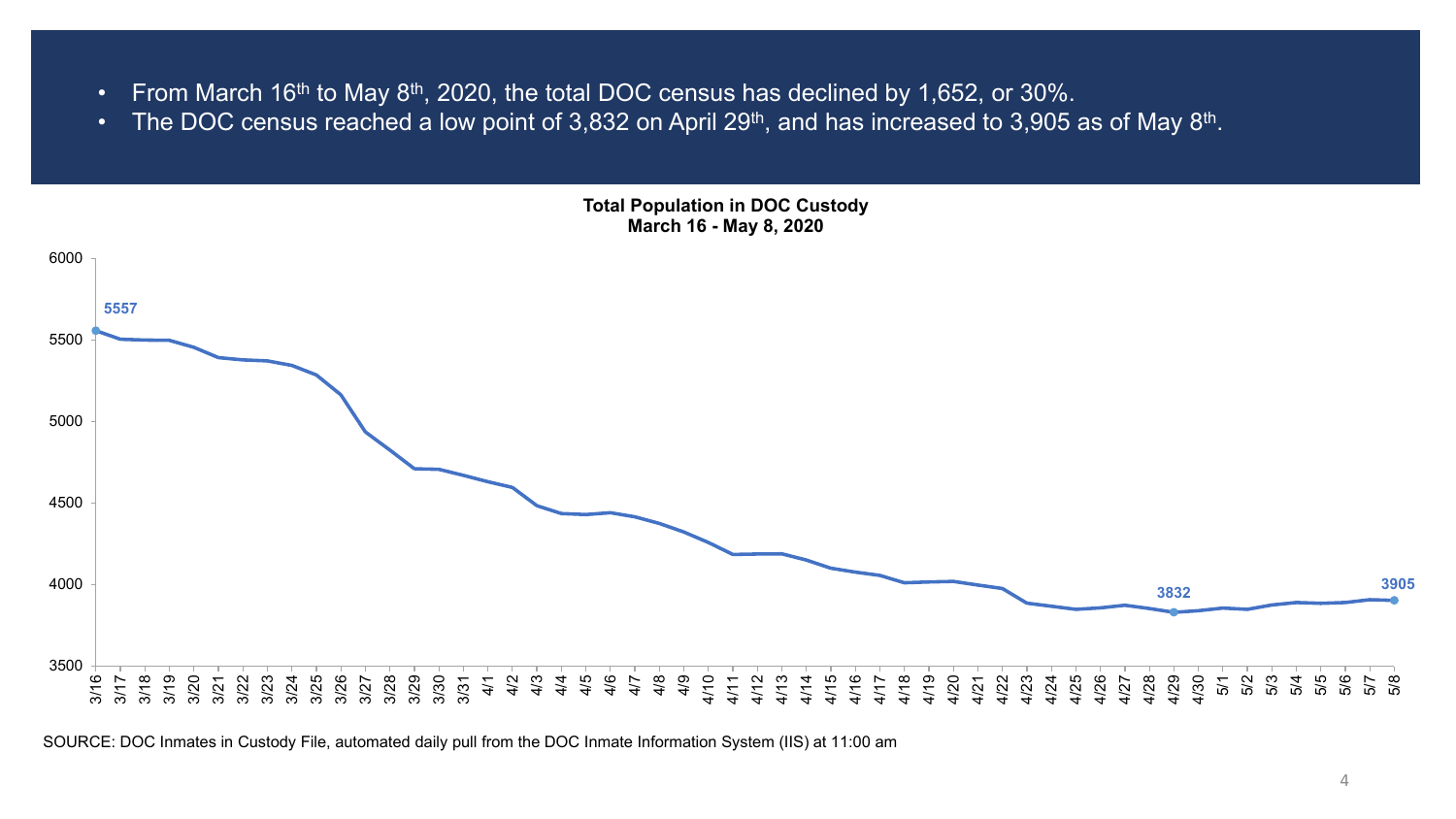- From March 16<sup>th</sup> to May 8<sup>th</sup>, 2020, the proportion of individuals held in DOC custody pre-trial has grown from 75% (n=4,151) to 88% (n=3,421) of the total DOC population.
- Over the same period of time, the percentage of the total DOC population that is City Sentenced decreased, from 10% (n=554) to 3% (n=111), and the percentage of people held on a technical parole violation decreased from 13% (n=716) to 6% (n=224).

**Total DOC Population by Custody Status, 3/16/2020**



#### ■Total Pretrial

(includes subset of detainees with open cases and a violation of parole)

- Total City Sentenced
- (includes subset of city sentenced with violation of parole warrant)
- Total Held on Technical Parole Violation
- (with no open case)

#### ■Other

(includes newly state sentenced, state ready inmates, and state prisoners with a court order)

### **Total DOC Population by Custody Status, 5/8/2020**



■ Total Pretrial

(includes subset of detainees with open cases and a violation of parole)

- Total City Sentenced
- (includes subset of city sentenced with violation of parole warrant)
- Total Held on Technical Parole Violation (with no open case)

#### ■ Other

(includes newly state sentenced, state ready inmates, and state prisoners with a court order)

SOURCE: BOC analysis of DOC Inmates in Custody File, automated daily pull from the DOC Inmate Information System (IIS) at 11:00 am 5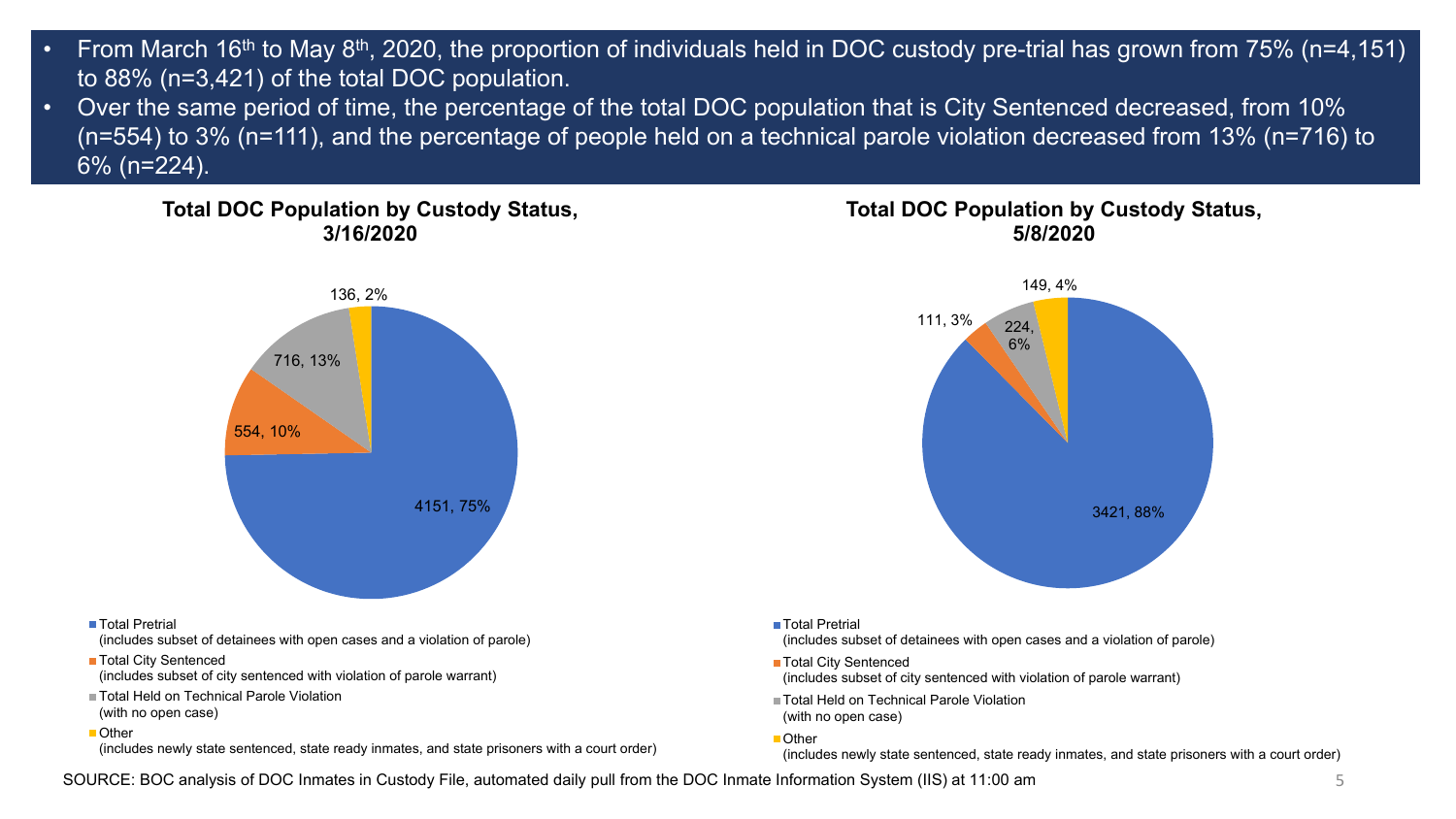From March 16<sup>th</sup> to May 8<sup>th</sup>, 2020, the number of 50+-year-olds in DOC custody has declined by 438, or 48%.

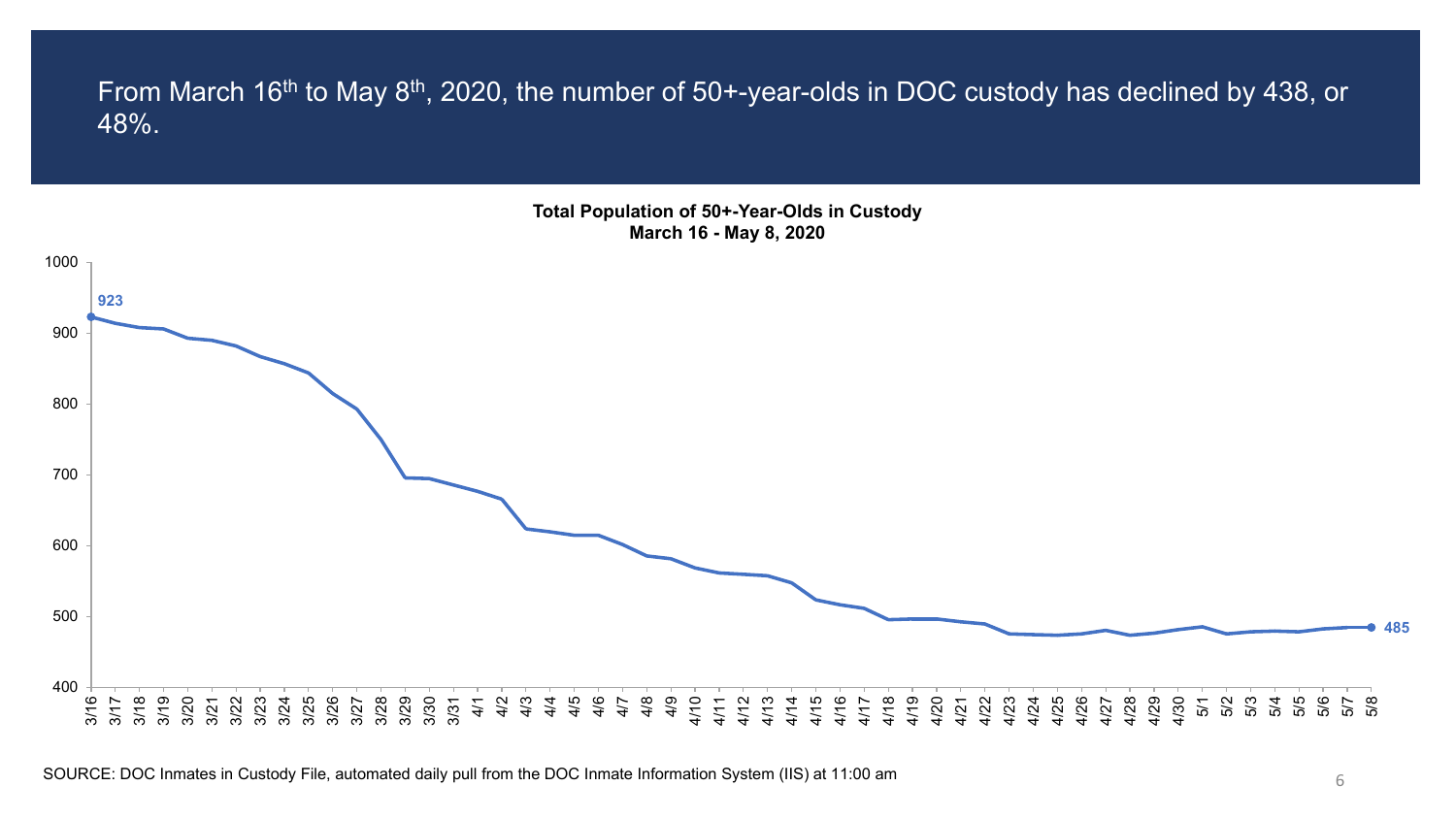# CHS COVID-19 Reporting

March 17<sup>th</sup> – May 8<sup>th</sup>, 2020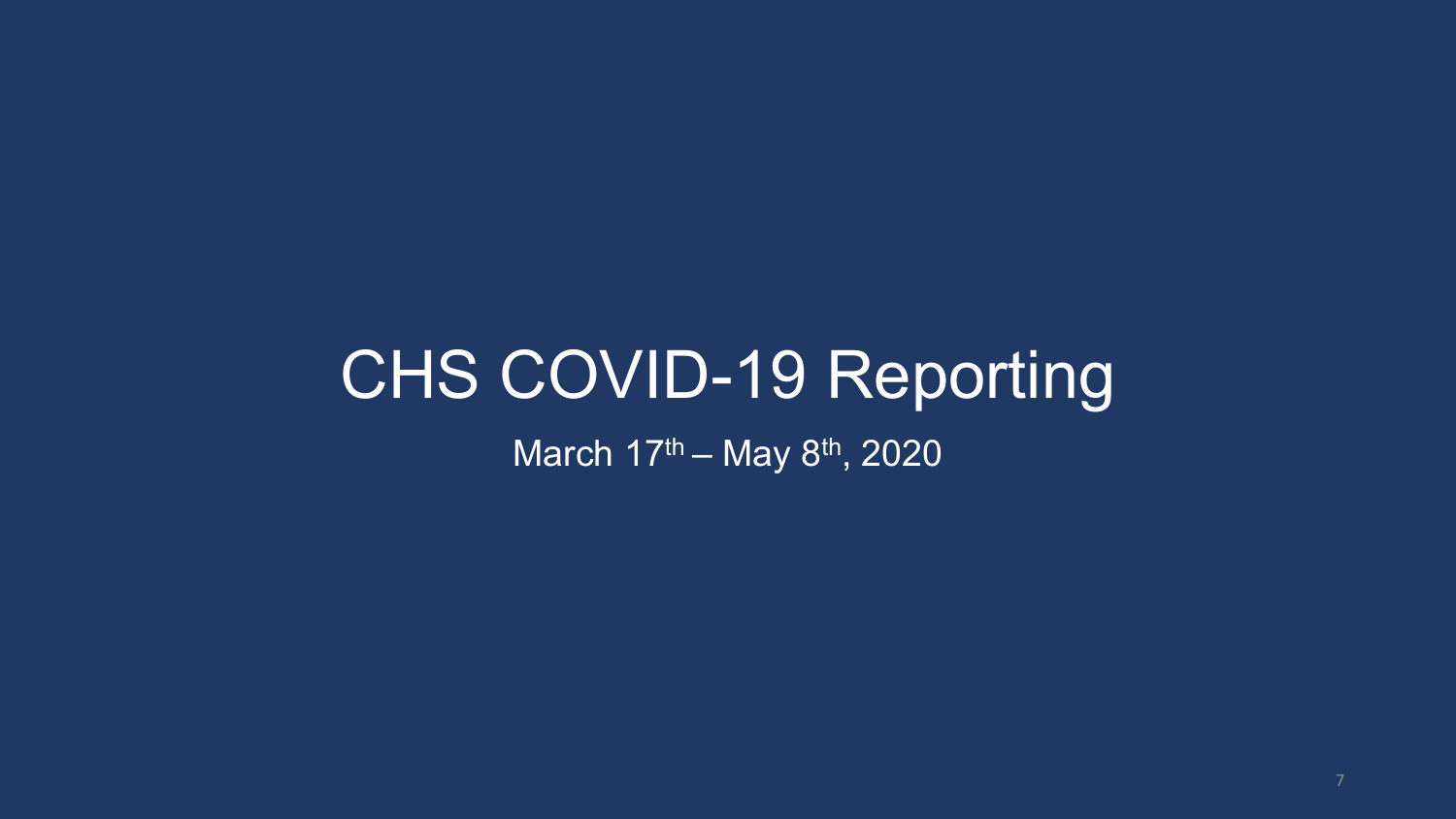From March 17th to May 8th, 2020, the number of people (patients) currently in custody with confirmed COVID-19 increased, peaking on April 27<sup>th</sup> at 381.\*

#### **Number of Currently Incarcerated Patients with Confirmed COVID-19 March 17-May 8, 2020**



∗ CHS has not reported the cumulative total number of individuals who were confirmed for COVID-19 while in DOC custody; the numbers above reflect the number of confirmed COVID-19 patients who were currently incarcerated as of each date.

SOURCE: Daily CHS Updates to BOC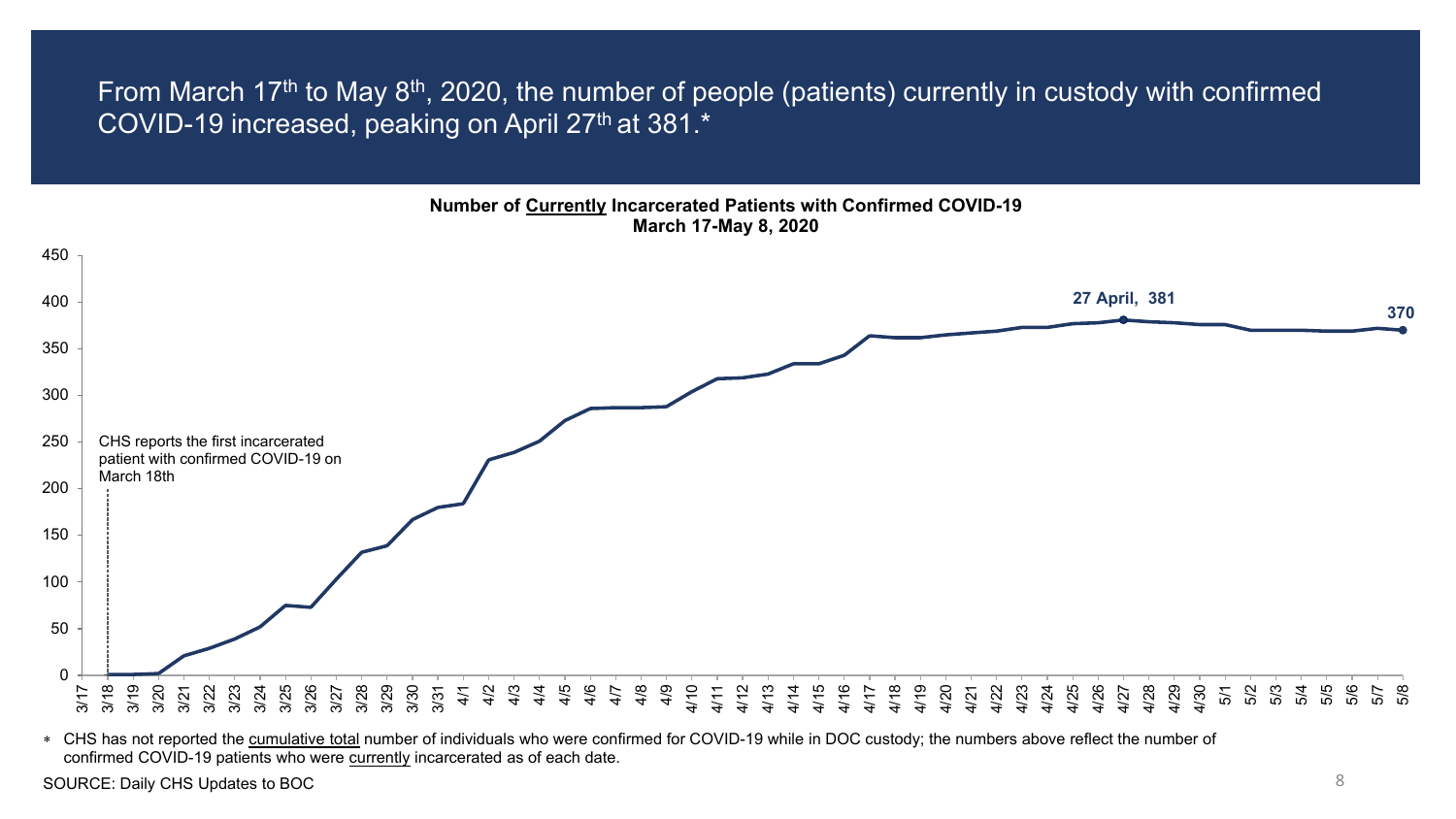The number of people in custody (patients) under observation by CHS peaked on April 1<sup>st</sup> at 286. From April 1<sup>st</sup> to May 8<sup>th</sup>, the number of patients under observation by CHS has decreased by 73%.



SOURCE: Daily CHS Updates to BOC ∗ Patients under observation by CHS include confirmed COVID-19 patients or symptomatic patients in DOC facilities. This number excludes hospitalized patients.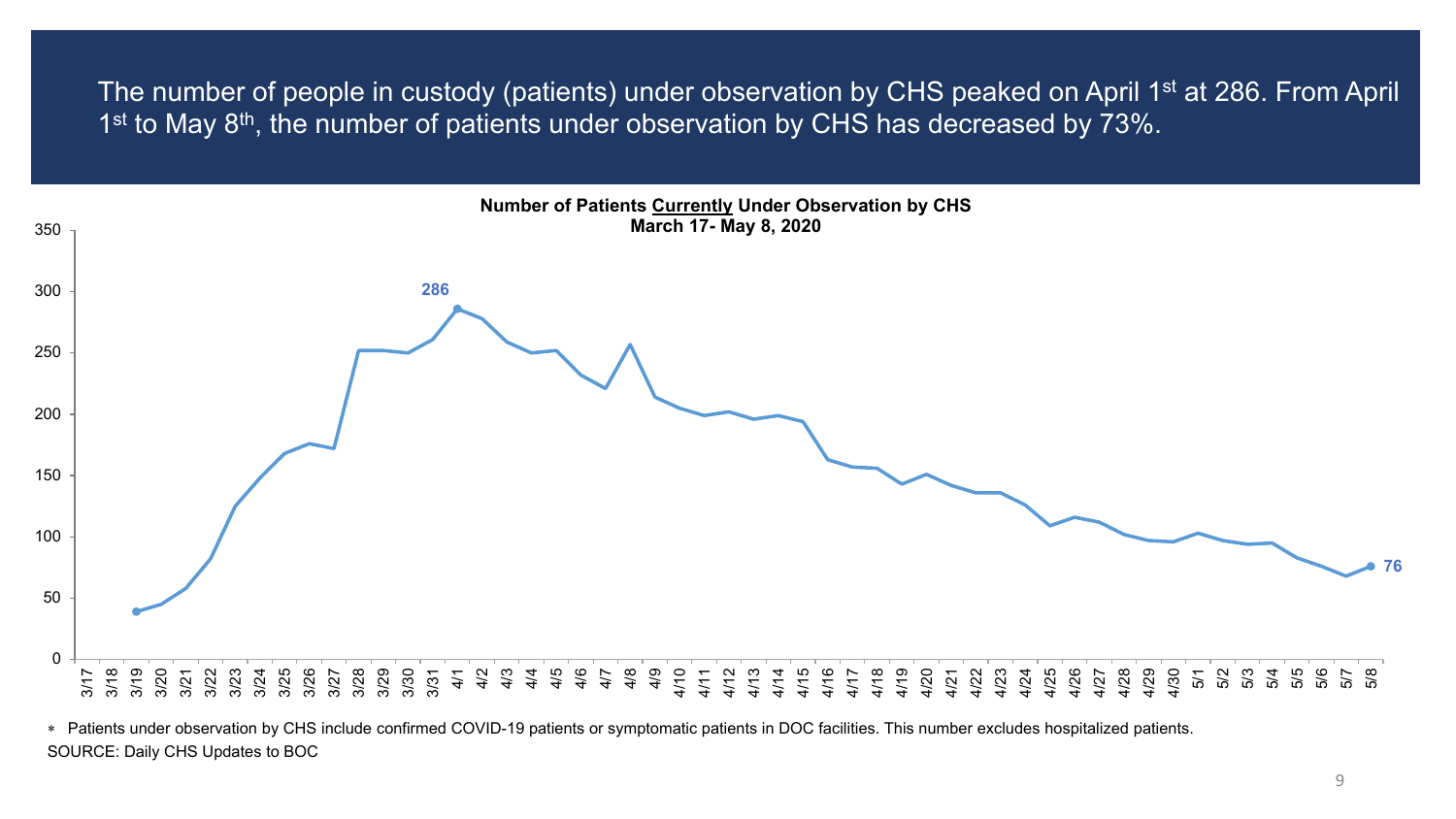- The percentage of people in custody who have tested positive for COVID-19 has increased steadily since CHS reported the first case of the virus on March 18<sup>th</sup>.\* Since April 17<sup>th</sup>, this percentage has ranged between 9% and 10%.
- As of May  $8<sup>th</sup>$ , 9% (n=370) of the DOC population had confirmed COVID-19.



∗ CHS has not reported the cumulative total number of individuals who were confirmed for COVID-19 while in DOC custody; the numbers above reflect the number of confirmed COVID-19 patients who were currently incarcerated as of each date.

SOURCES: BOC analysis of daily CHS updates to BOC & DOC Inmates in Custody File, automated daily pull from the DOC Inmate Information System (IIS) at 11:00 am  $10$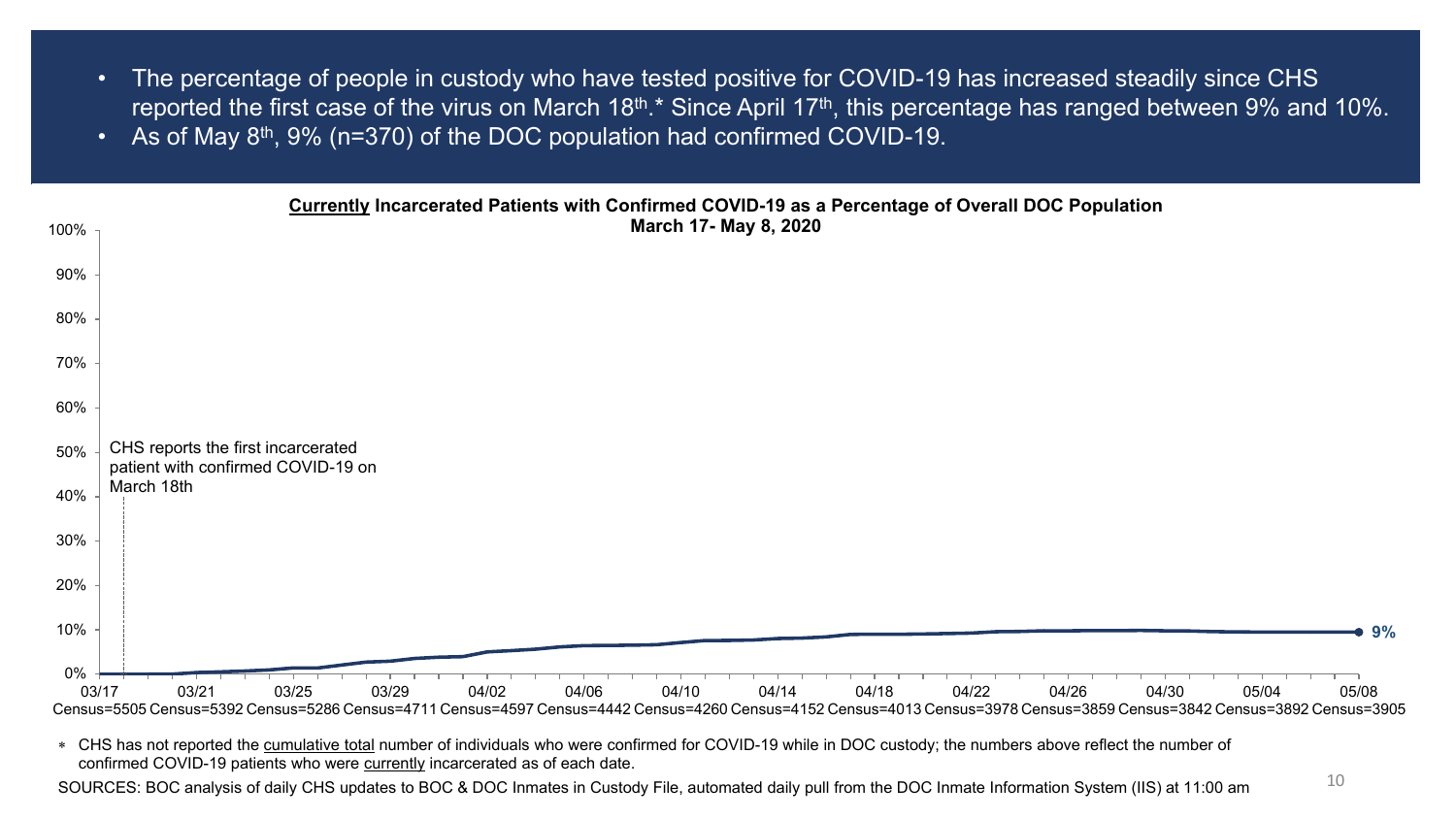- The percentage of people in custody (patients) under observation by CHS was highest (6%) between March 31<sup>st</sup> and April 5<sup>th</sup>.\*
- Since April 5<sup>th</sup>, the percentage of patients under observation by CHS has decreased, reaching 2% (n= 76) on May 8<sup>th</sup>.



∗ People under observation by CHS are confirmed COVID-19 patients or symptomatic patients in DOC facilities. This value excludes hospitalized patients.

SOURCES: BOC analysis of daily CHS updates to BOC & DOC Inmates in Custody File, automated daily pull from the DOC Inmate Information System (IIS) at 11:00 am  $11$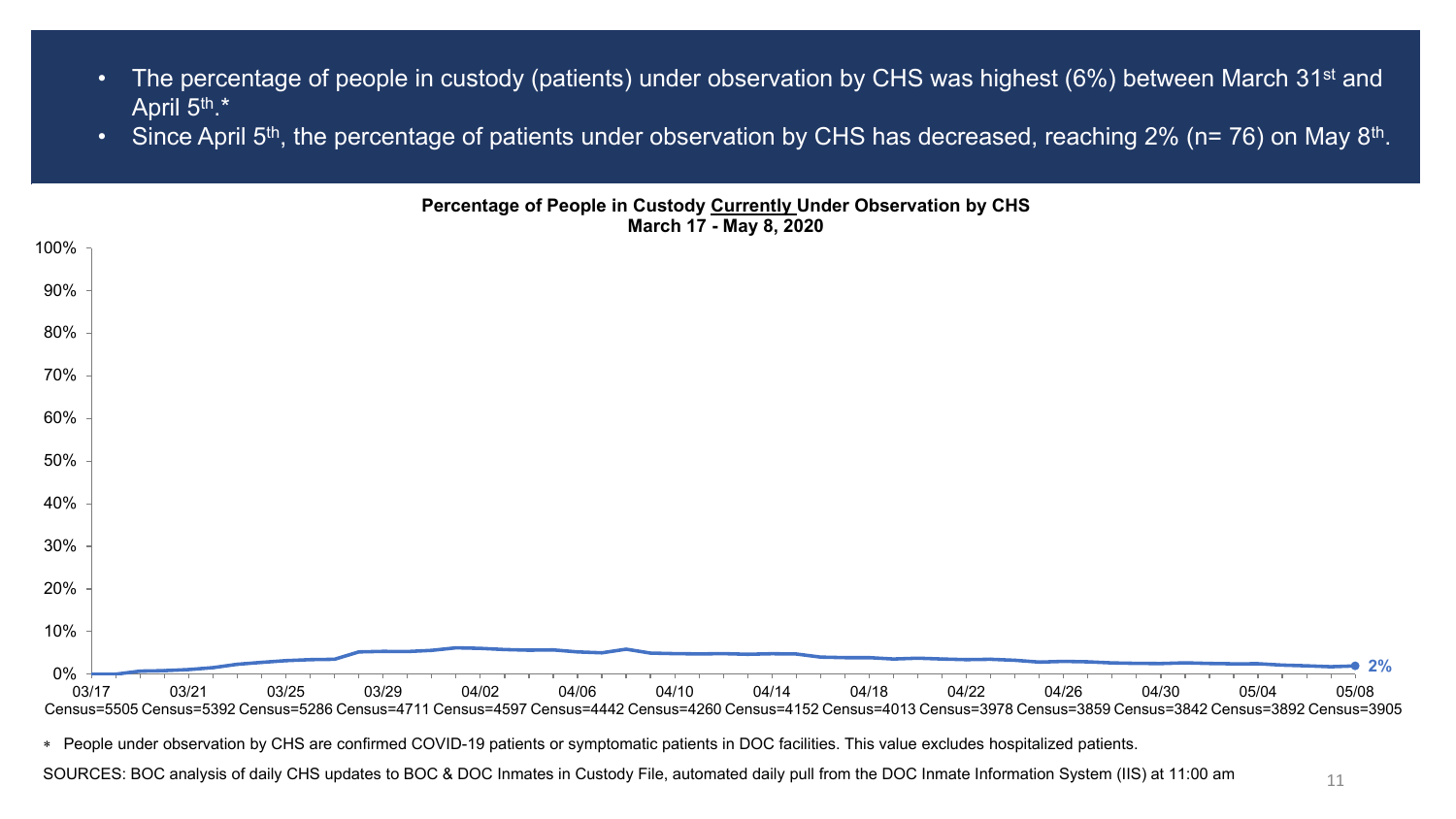### Since COVID-19 began to spread in NYC jails, three (3) people who contracted the virus have passed away at the Bellevue Hospital prison ward.

| 100%        | Currently Incarcerated Patients with Confirmed COVID-19* as a Percentage of Overall DOC Population & Patient Deaths                                                     | March 17 - May 8, 2020                                           |                |                                                                 |       |       |       |       |
|-------------|-------------------------------------------------------------------------------------------------------------------------------------------------------------------------|------------------------------------------------------------------|----------------|-----------------------------------------------------------------|-------|-------|-------|-------|
| 90%         | The first patient with confirmed                                                                                                                                        |                                                                  |                |                                                                 |       |       |       |       |
| 80%         | April 5th                                                                                                                                                               | COVID-19 passes away at the<br>Bellevue Hospital Prison Ward on  |                |                                                                 |       |       |       |       |
| 70%         |                                                                                                                                                                         | The second patient with confirmed<br>COVID-19 passes away at the |                | The third patient with confirmed<br>COVID-19 passes away at the |       |       |       |       |
| 60%         |                                                                                                                                                                         | Bellevue Hospital Prison Ward on<br>April 11th                   |                | Bellevue Hospital Prison Ward on<br>April 23rd                  |       |       |       |       |
| 50%         |                                                                                                                                                                         |                                                                  |                |                                                                 |       |       |       |       |
| 40%<br>30%  |                                                                                                                                                                         |                                                                  |                |                                                                 |       |       |       |       |
| 20%         |                                                                                                                                                                         |                                                                  |                |                                                                 |       |       |       |       |
| 10%         |                                                                                                                                                                         |                                                                  |                |                                                                 |       |       |       | 9%    |
| 0%<br>03/17 | 03/21<br>03/25<br>03/29<br>04/06<br>04/02                                                                                                                               | 04/10                                                            | 04/18<br>04/14 | 04/22                                                           | 04/26 | 04/30 | 05/04 | 05/08 |
|             | Census=5505 Census=5392 Census=5286 Census=4711 Census=4597 Census=4442 Census=4260 Census=4152 Census=4013 Census=3978 Census=3859 Census=3842 Census=3892 Census=3905 |                                                                  |                |                                                                 |       |       |       |       |

∗ CHS has not reported the cumulative total number of individuals who were confirmed for COVID-19 while in DOC custody; the numbers above reflect the number of confirmed COVID-19 patients who were currently incarcerated as of each date.

SOURCES: BOC analysis of daily CHS updates to BOC & DOC Inmates in Custody File, automated daily pull from the DOC Inmate Information System (IIS) at 11:00 am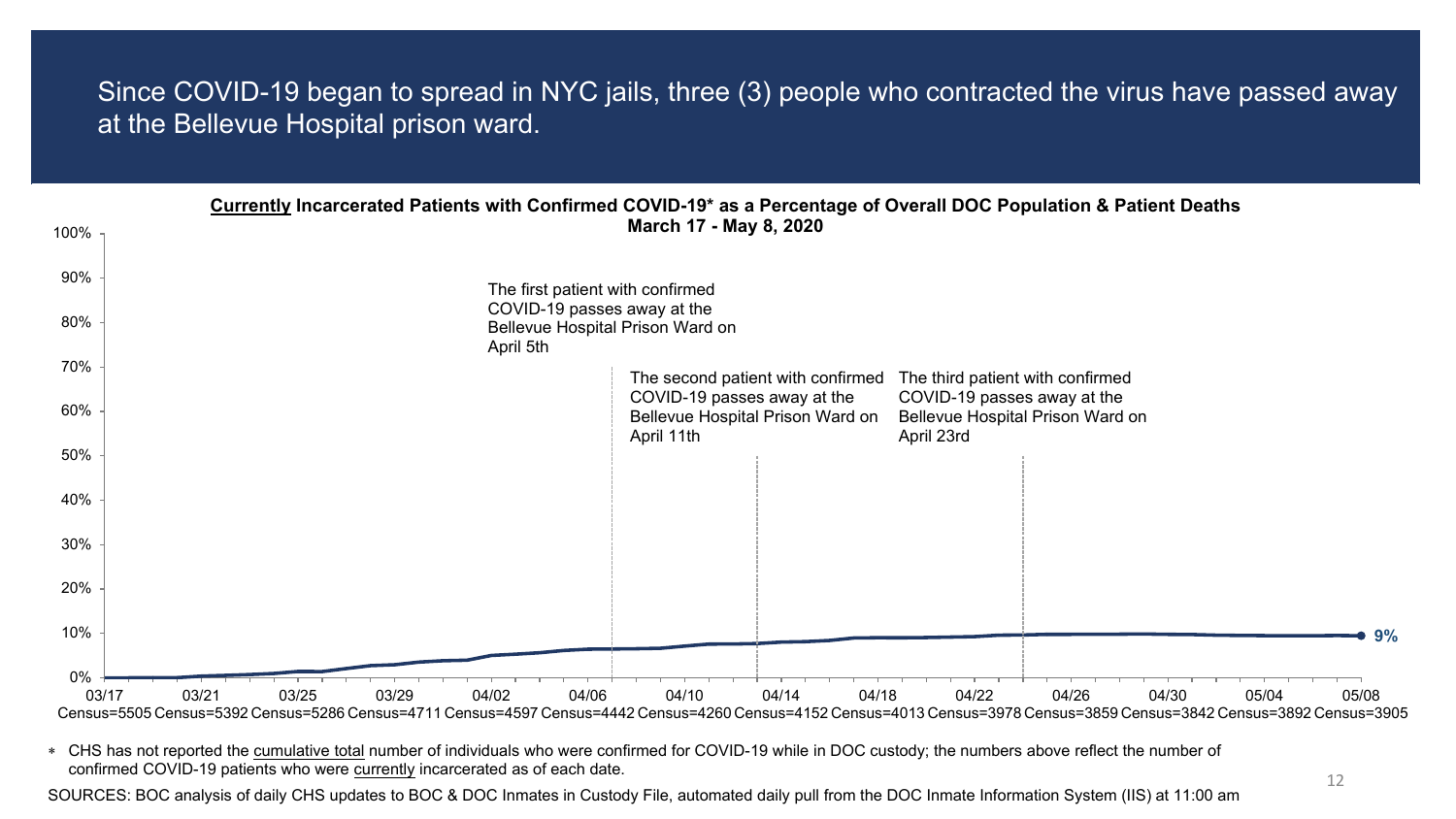## COVID-19 Cases Among Staff March 16<sup>th</sup> – May 8<sup>th</sup>, 2020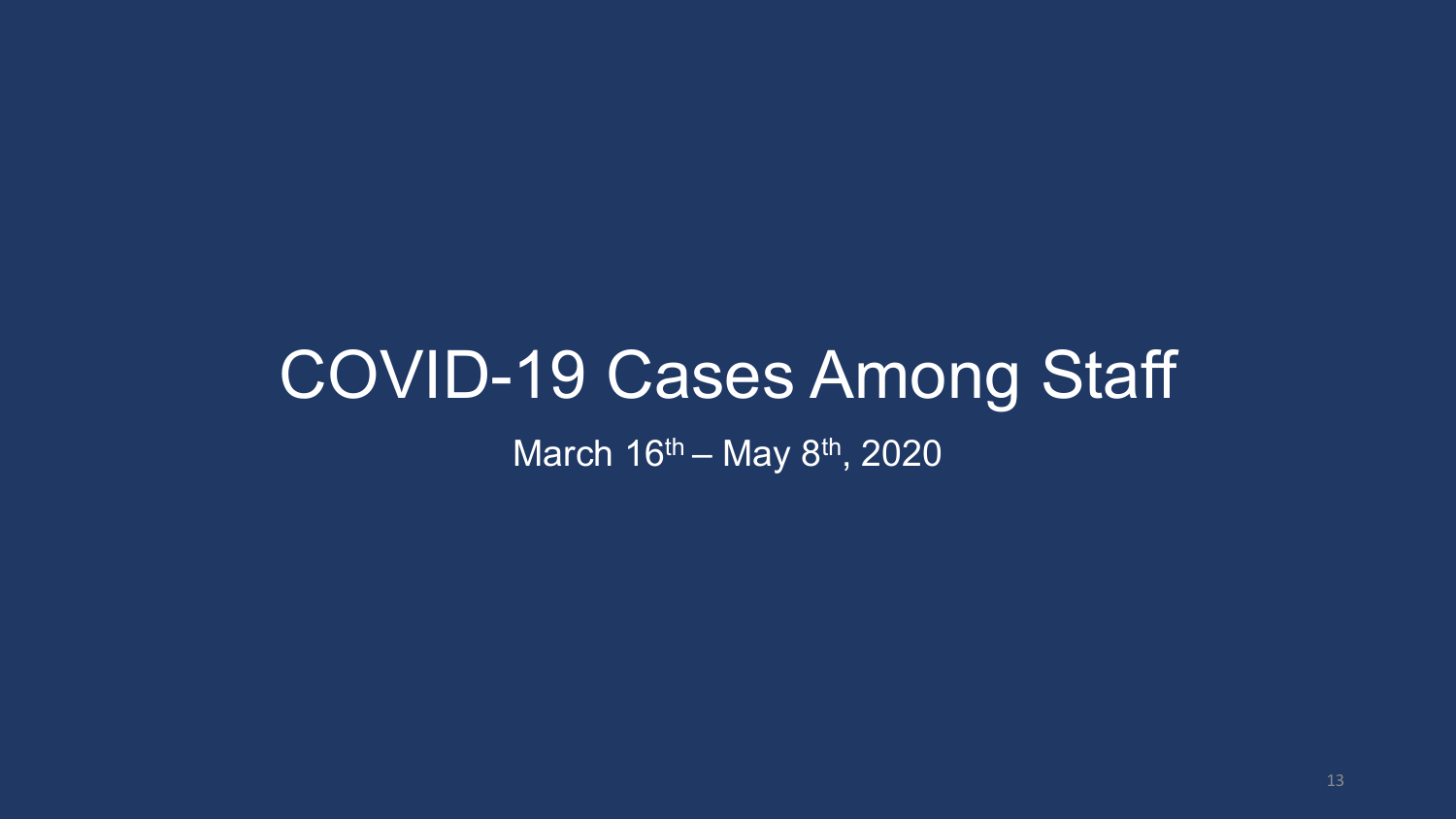### Between March 16<sup>th</sup> and May 8<sup>th</sup>, a cumulative total of 1,420 staff tested positive for COVID-19: 1,239 DOC staff and 181 CHS staff.\*



∗ CHS and DOC report the cumulative total of staff members who have tested positive for COVID-19. CHS does not report the cumulative total of incarcerated people who have tested positive for COVID-19; therefore, it would be inappropriate to compare staff totals to the number of currently incarcerated patients with COVID-19 in slide 8. SOURCES: CHS and DOC Daily Updates to BOC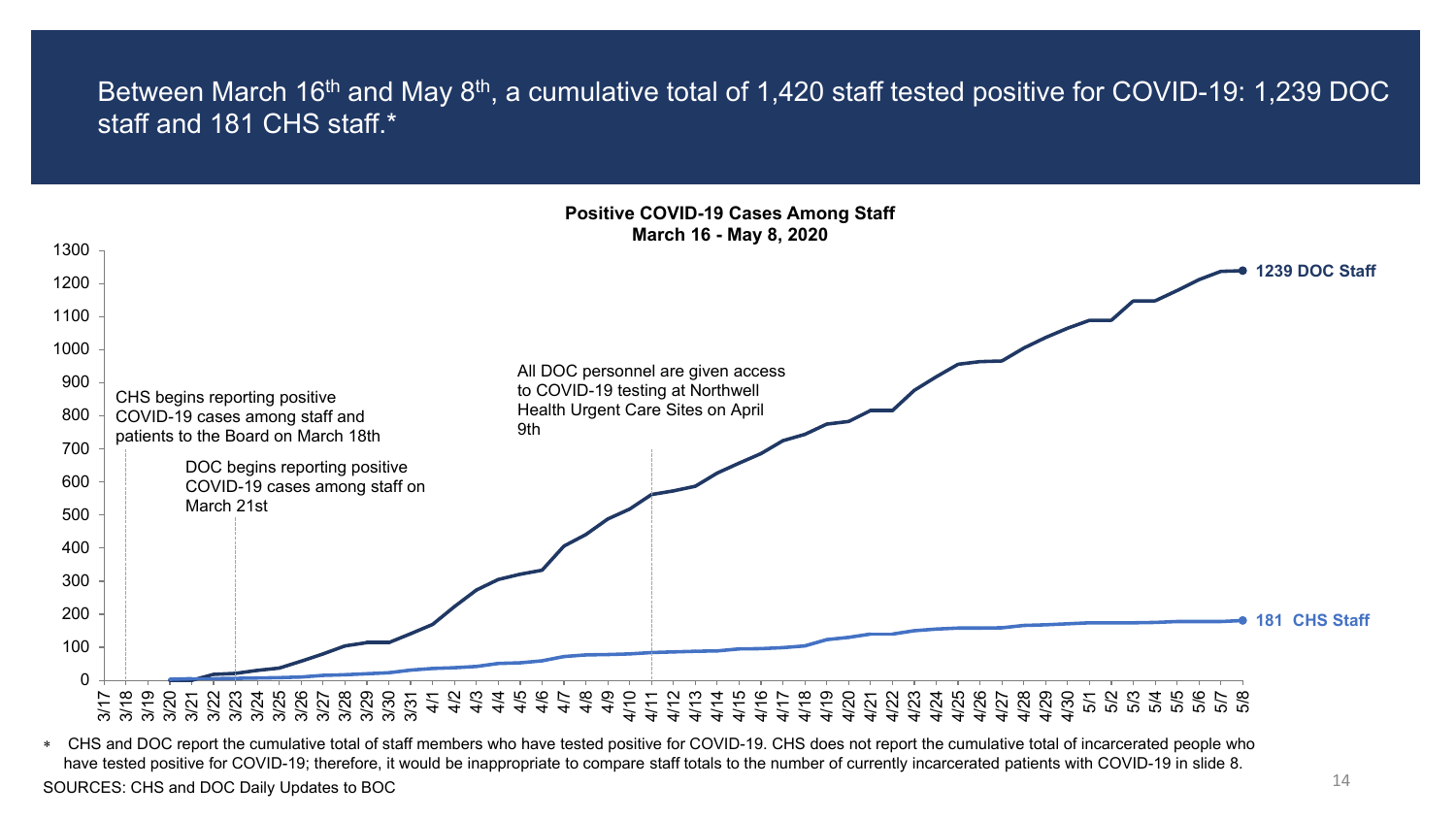## COVID-19 Housing

March 16<sup>th</sup> – May 8<sup>th</sup>, 2020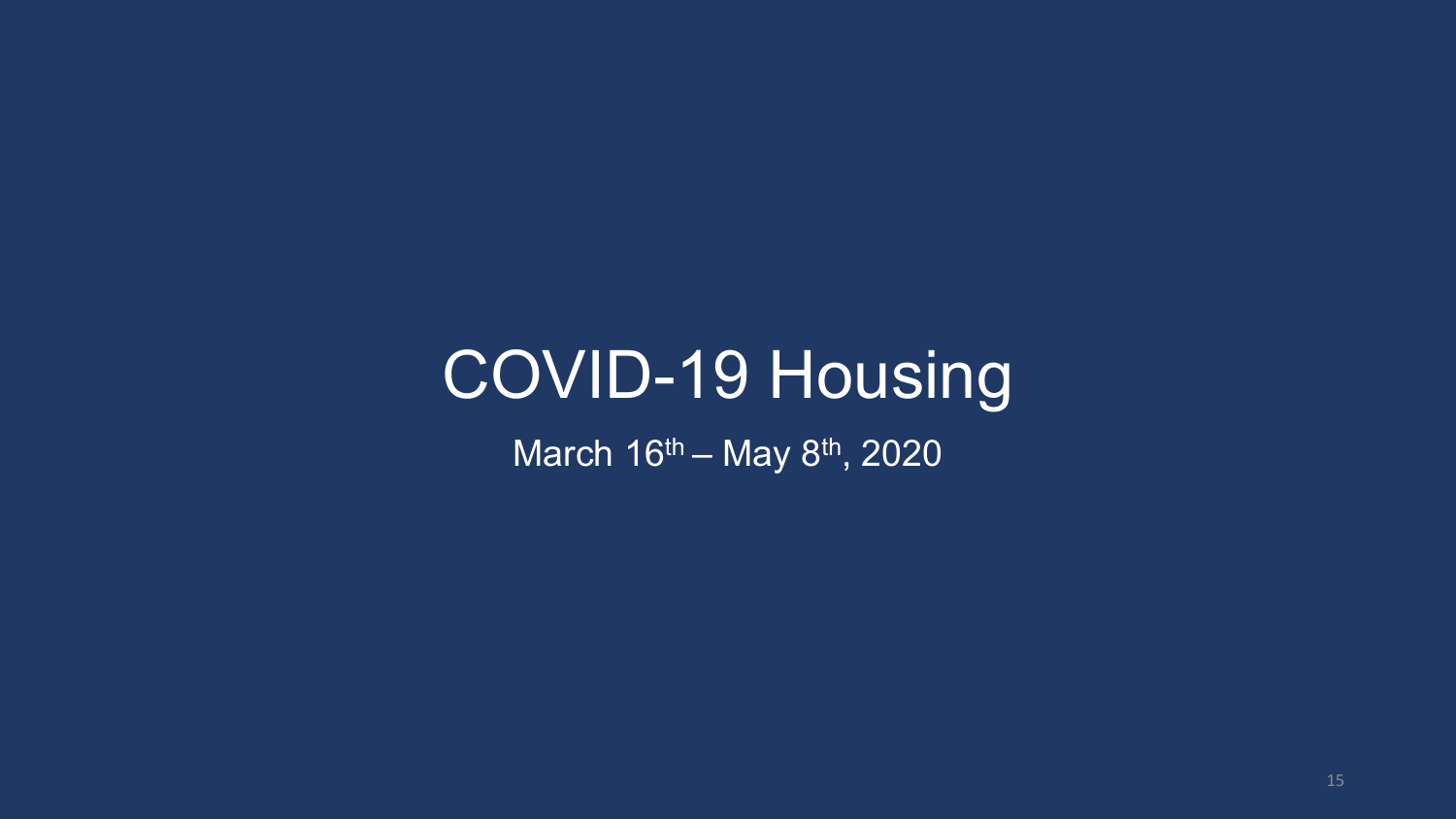The number of people housed in units for likely exposed but asymptomatic individuals (quarantine areas) peaked on April 17<sup>th</sup>, with 2,715 people in these units. From April 17<sup>th</sup> to May 8<sup>th</sup>, the number of people housed in units for likely exposed but asymptomatic individuals declined by 46%.



∗ DOC uses three COVID-19-related housing designations: (1) one for likely exposed but asymptomatic individuals, (2) one for exposed and symptomatic individuals, and (3) one for confirmed COVID-19 patients.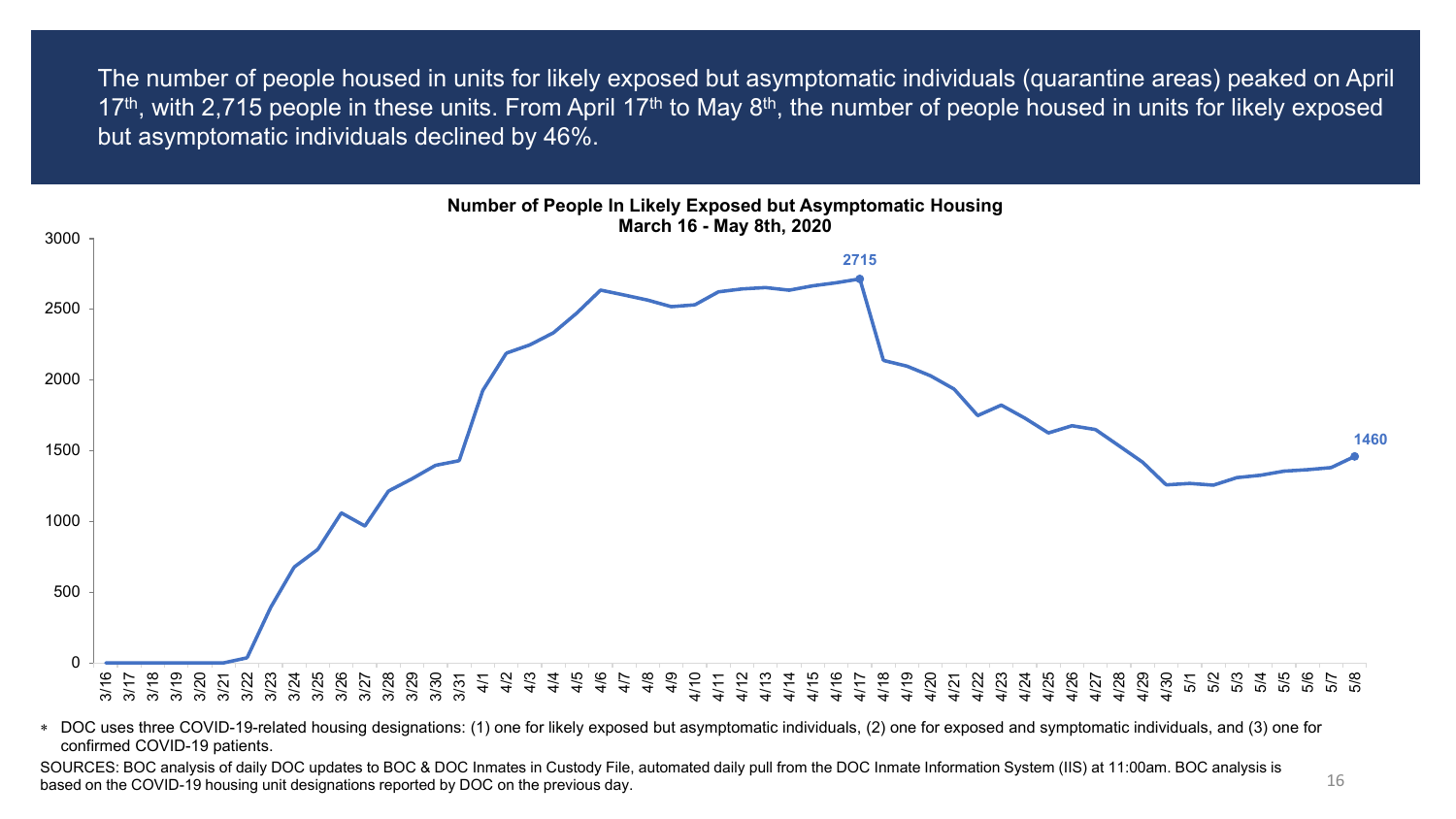Between April 3<sup>rd</sup> and April 17<sup>th</sup>, most people in custody were housed in an area with a COVID-19 designation,<sup>\*</sup> peaking on April 17<sup>th</sup> when 71% (n=2,866) of people in custody were housed in COVID-19 designated areas: 67% (n=2,715) in an area designated for likely exposed but asymptomatic individuals; and 4% (n=151) in an area for confirmed COVID-19 or symptomatic patients.



∗ DOC uses three COVID-19-related housing designations: (1) one for likely exposed but asymptomatic individuals, (2) one for exposed and symptomatic individuals, and (3) one for confirmed COVID-19 patients.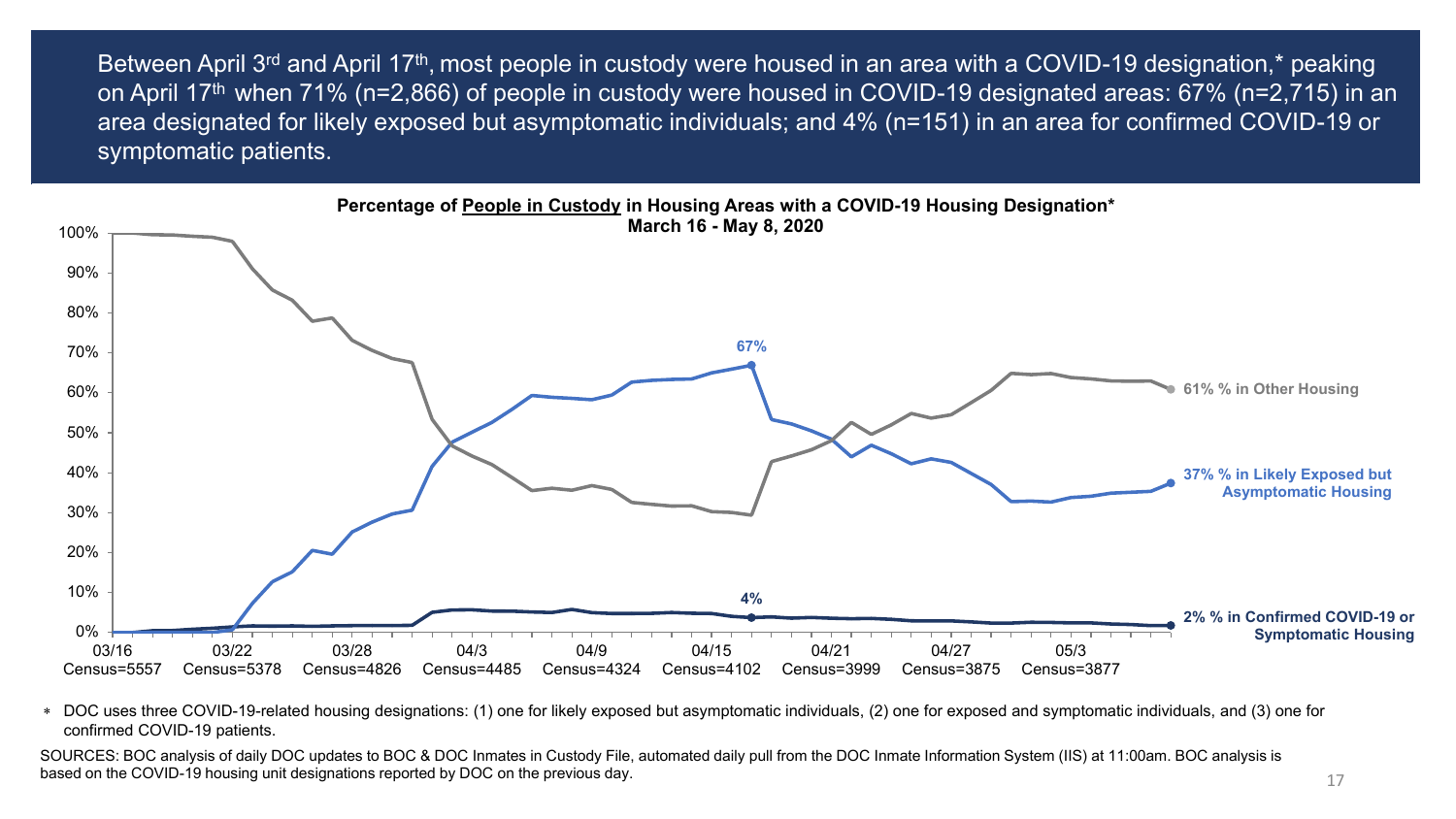Between April 3<sup>rd</sup> and April 17<sup>th</sup>, most active housing areas had a COVID-19 designation,<sup>\*</sup> peaking on April 17<sup>th</sup> when 65% (n=151) of all housing areas had a COVID-19 designation: 57% (n=132) were designated for likely exposed but asymptomatic individuals, and 8% (n=19) were for confirmed COVID-19 or symptomatic patients.



∗ DOC uses three COVID-19-related housing designations: (1) one for likely exposed but asymptomatic individuals, (2) one for exposed and symptomatic individuals, and (3) one for confirmed COVID-19 patients.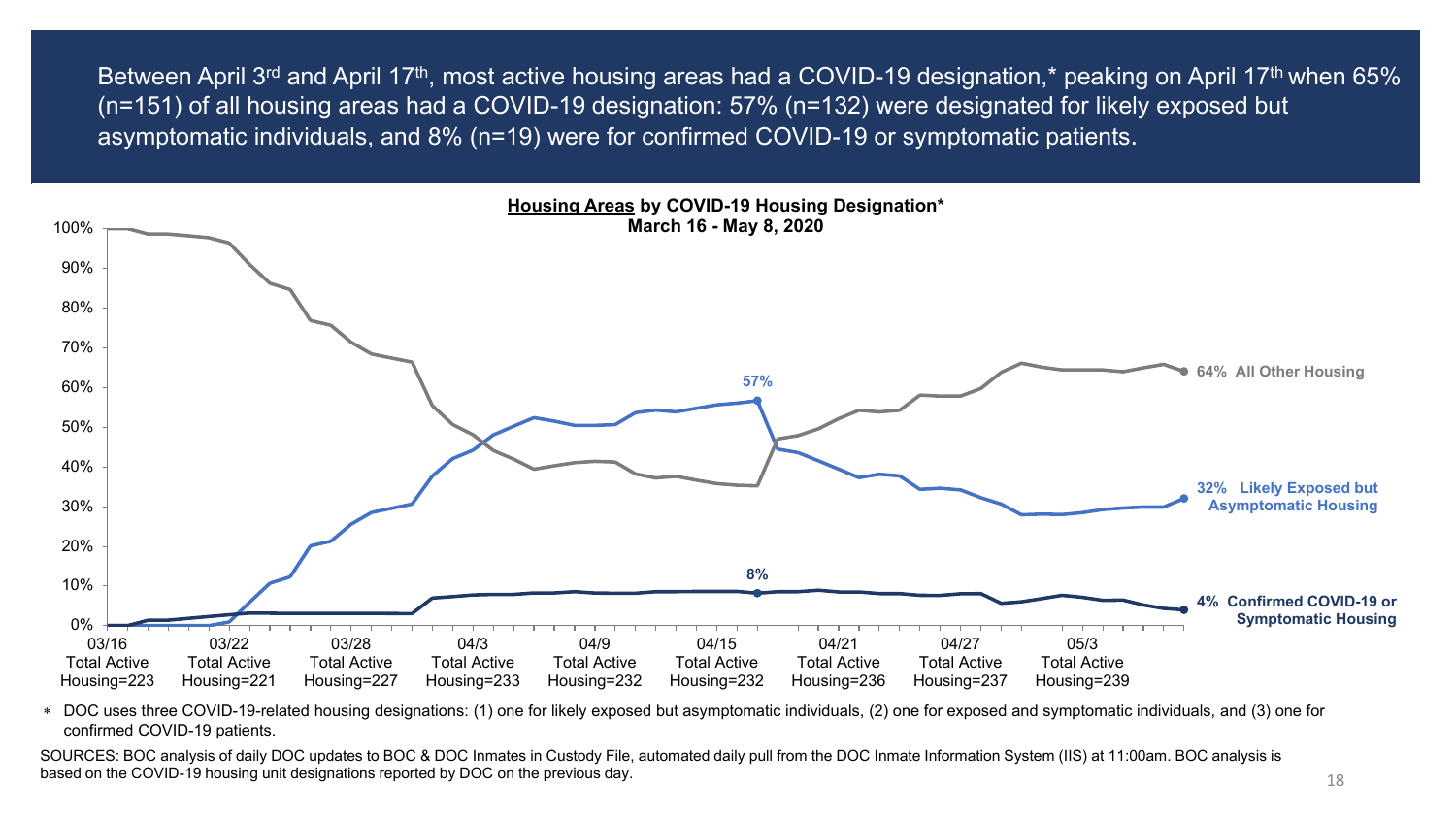### Key Demographics in COVID-19 Housing March  $16^{th}$  – May  $8^{th}$ , 2020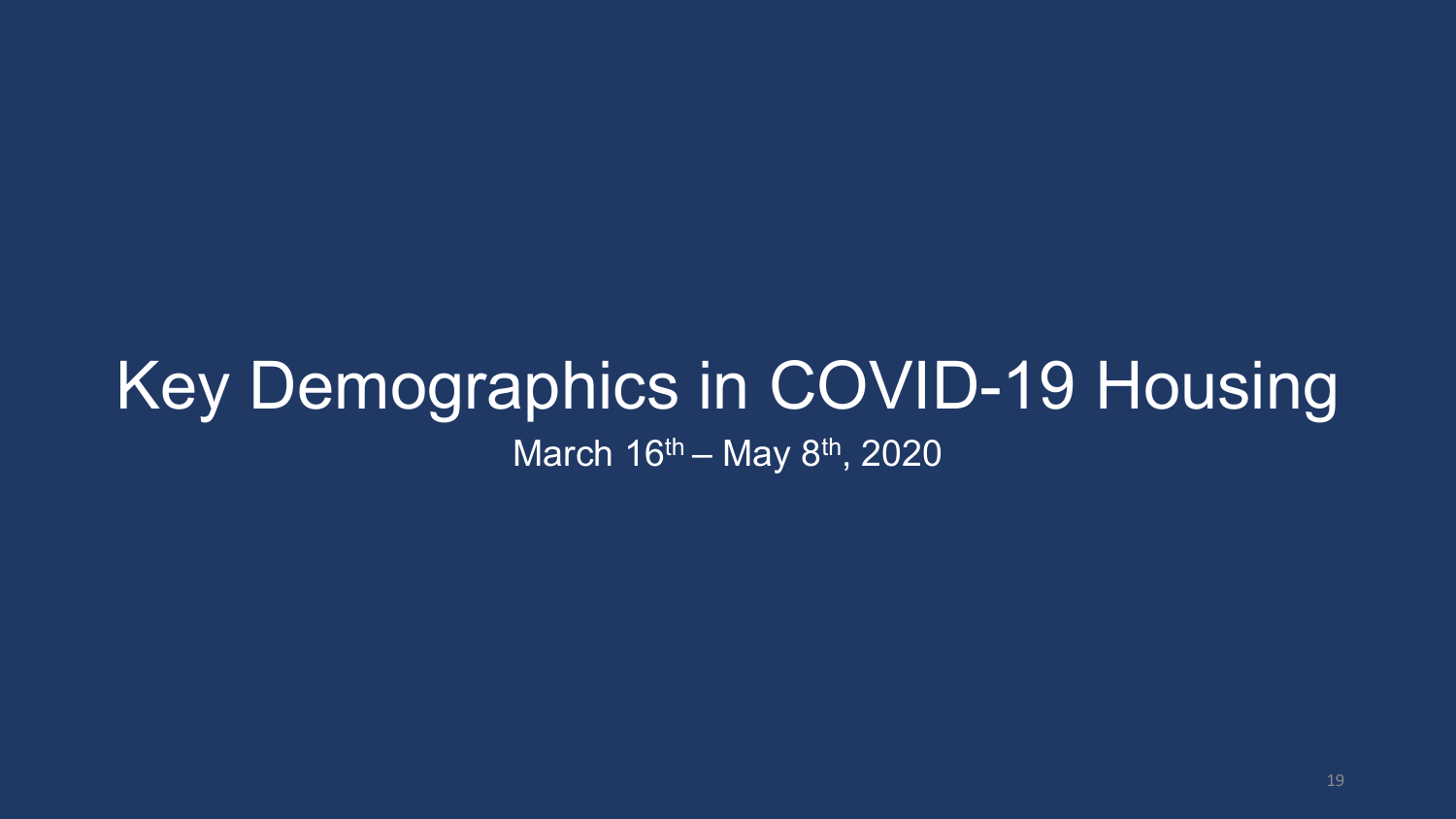- The percentage of 50+-year-olds in housing with a COVID-19 designation peaked the week of April 12<sup>th</sup>, reaching 81% on April 15<sup>th</sup> and April 17<sup>th</sup>.
- The percentage of 50+-year-olds in housing with a COVID-19 designation has since decreased, reaching 41% (n=200) on May  $8<sup>th</sup>$ .



∗ DOC uses three COVID-19-related housing designations: (1) one for likely exposed but asymptomatic individuals, (2) one for exposed and symptomatic individuals, and (3) one for confirmed COVID-19 patients.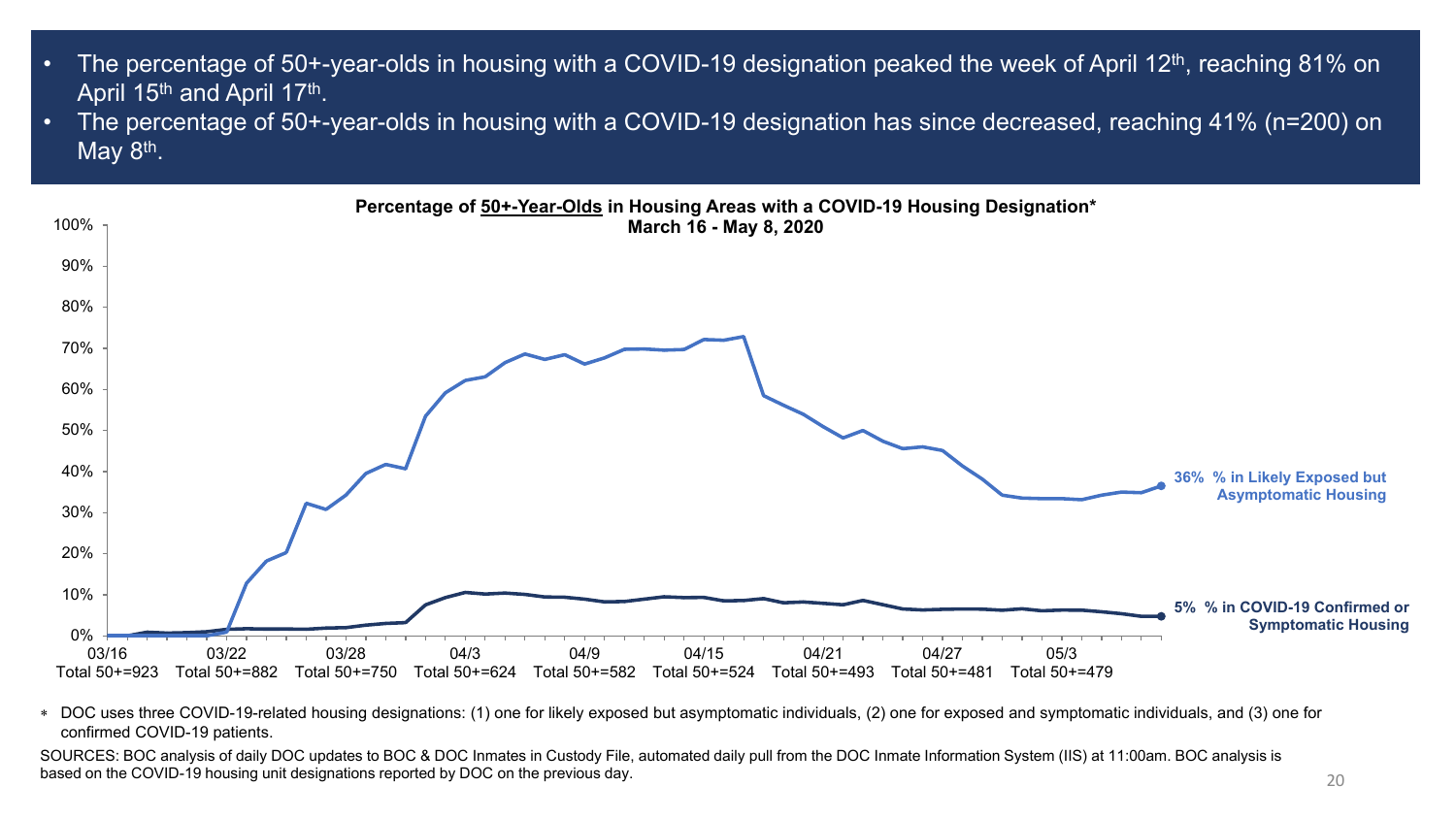- For all but one day between April 6<sup>th</sup> and April 17<sup>th</sup>, over half of all young adults in custody were in housing areas with a COVID-19 designation.\*
- Since April 17<sup>th</sup>, the percentage of young adults housed in areas with a COVID-19 designation generally followed a downward trend, but has started to increase slightly.
- On May  $8<sup>th</sup>$ , 25% (n=92) of young adults were in housing areas with a COVID-19 designation.



∗ DOC uses three COVID-19-related housing designations: (1) one for likely exposed but asymptomatic individuals, (2) one for exposed and symptomatic individuals, and (3) one for confirmed COVID-19 patients.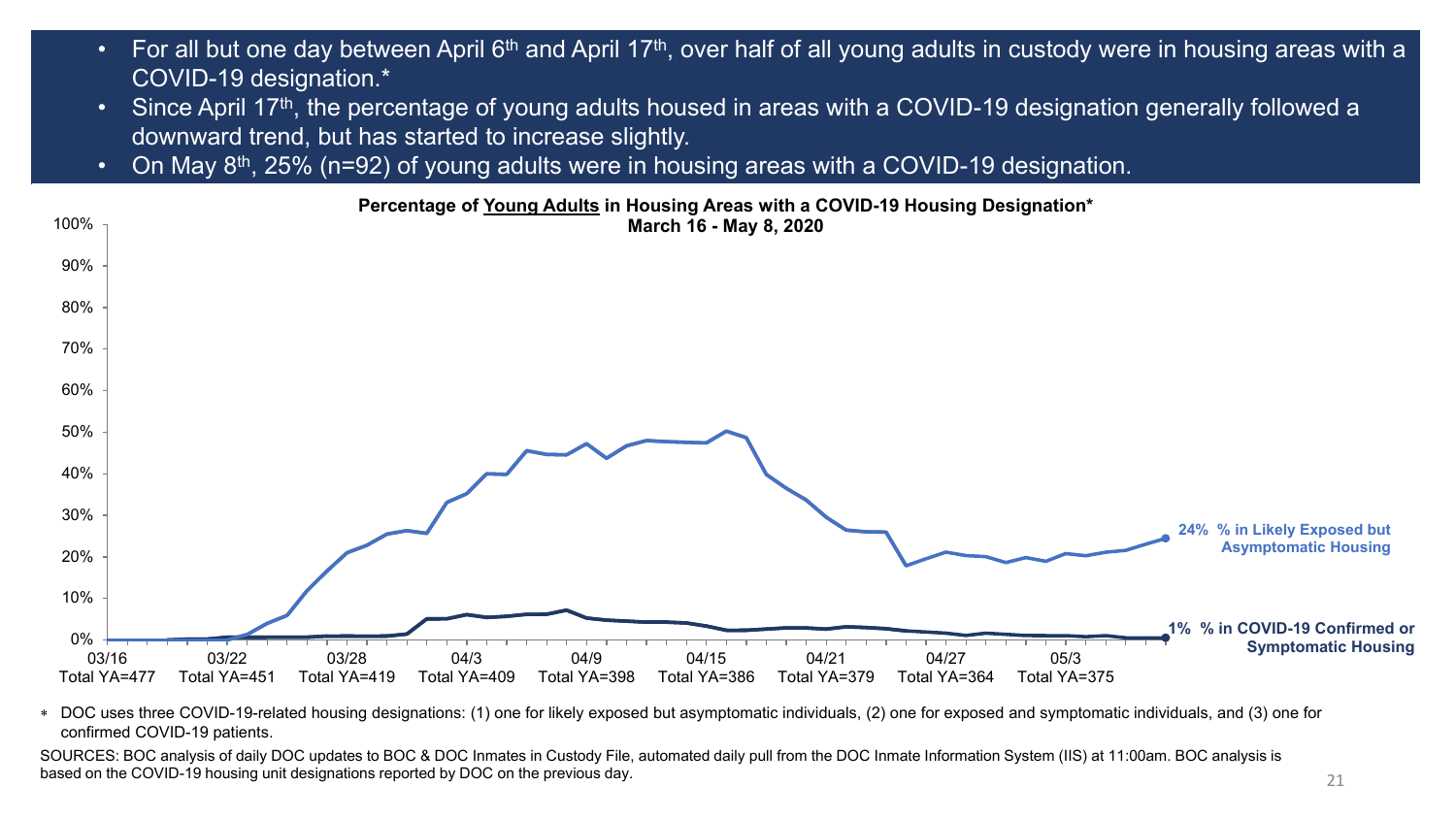As of May 8<sup>th</sup>, 40% (n=794) of people in custody with an M-designation (Brad H/receiving mental health services) were housed in COVID-19 housing, down from a peak of 71% (n=1,441) on April 17<sup>th</sup>.<sup>\*</sup>

![](_page_21_Figure_1.jpeg)

∗ DOC uses three COVID-19-related housing designations: (1) one for likely exposed but asymptomatic individuals, (2) one for exposed and symptomatic individuals, and (3) one for confirmed COVID-19 patients.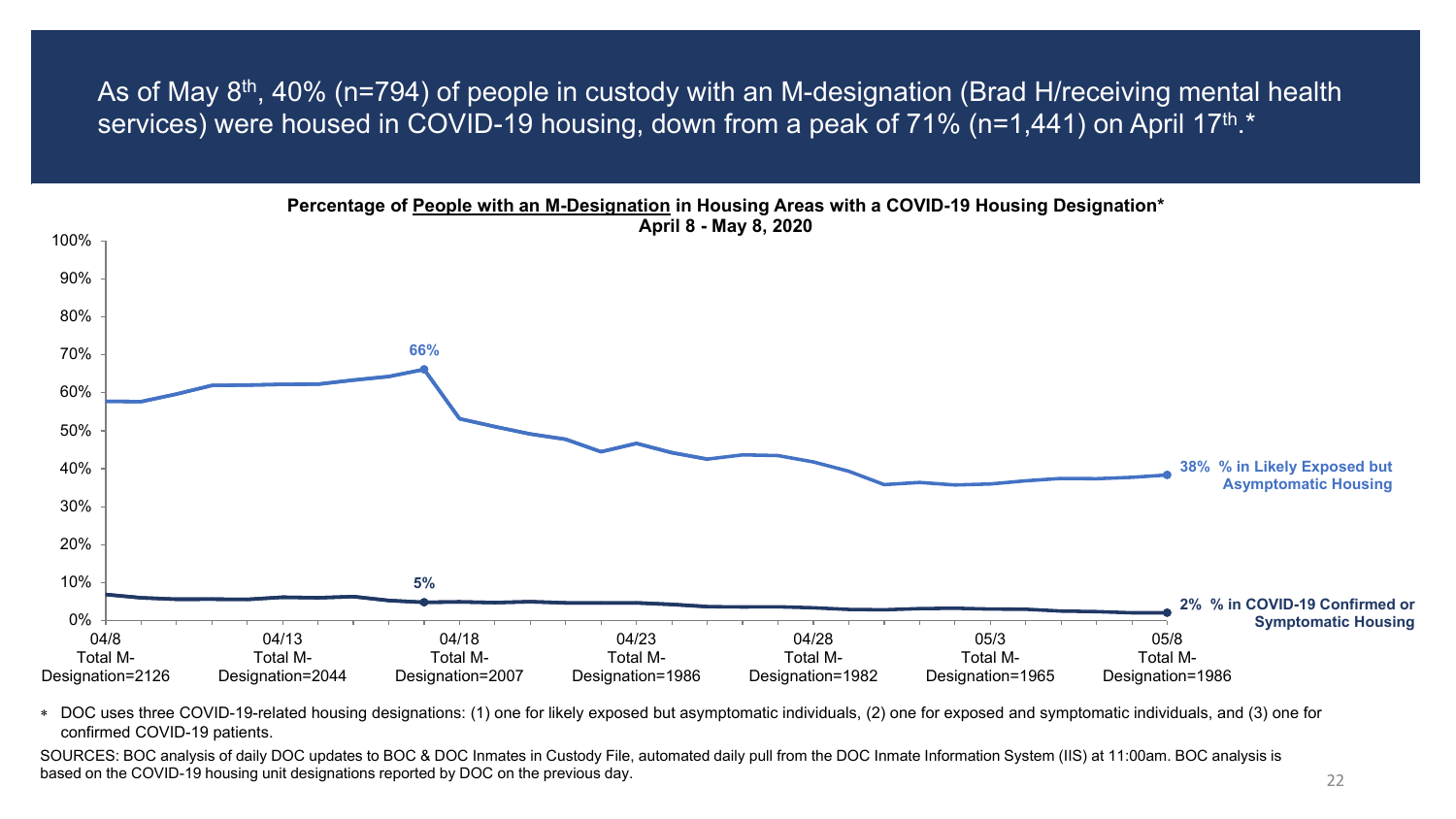- On Friday, May 8th, the distribution of individuals by race and ethnicity in COVID-19 housing areas was consistent with that of the DOC population overall. People of color comprised 89.4% (n=1,367) of the population in COVID-19 housing and 89.7% (n=3,503) of the total DOC population.
- This distribution is consistent across both confirmed/symptomatic housing units and likely exposed but asymptomatic housing units.

**Total DOC Population & Population in Housing with a COVID-19 Housing Designation\* by Race/Ethnicity May 8th, 2020**

**Asian Asian Hispanic Black Black Hispanic Hispanic Native Native Hispanic Other Dunknown Nite White Hispanic Declined to Self-Report** 

![](_page_22_Figure_4.jpeg)

(Likely Exposed but Asymptomatic and Confirmed/Symptomatic)

∗ DOC uses three COVID-19-related housing designations: (1) one for likely exposed but asymptomatic individuals, (2) one for exposed and symptomatic individuals, and (3) one for confirmed COVID-19 patients. Categories with values less than or equal to 10 observations have been suppressed to maintain data confidentiality

SOURCE: BOC Analysis of Daily DOC updates to BOC. BOC analysis is based on the COVID-19 housing unit designations reported by DOC on the previous day.